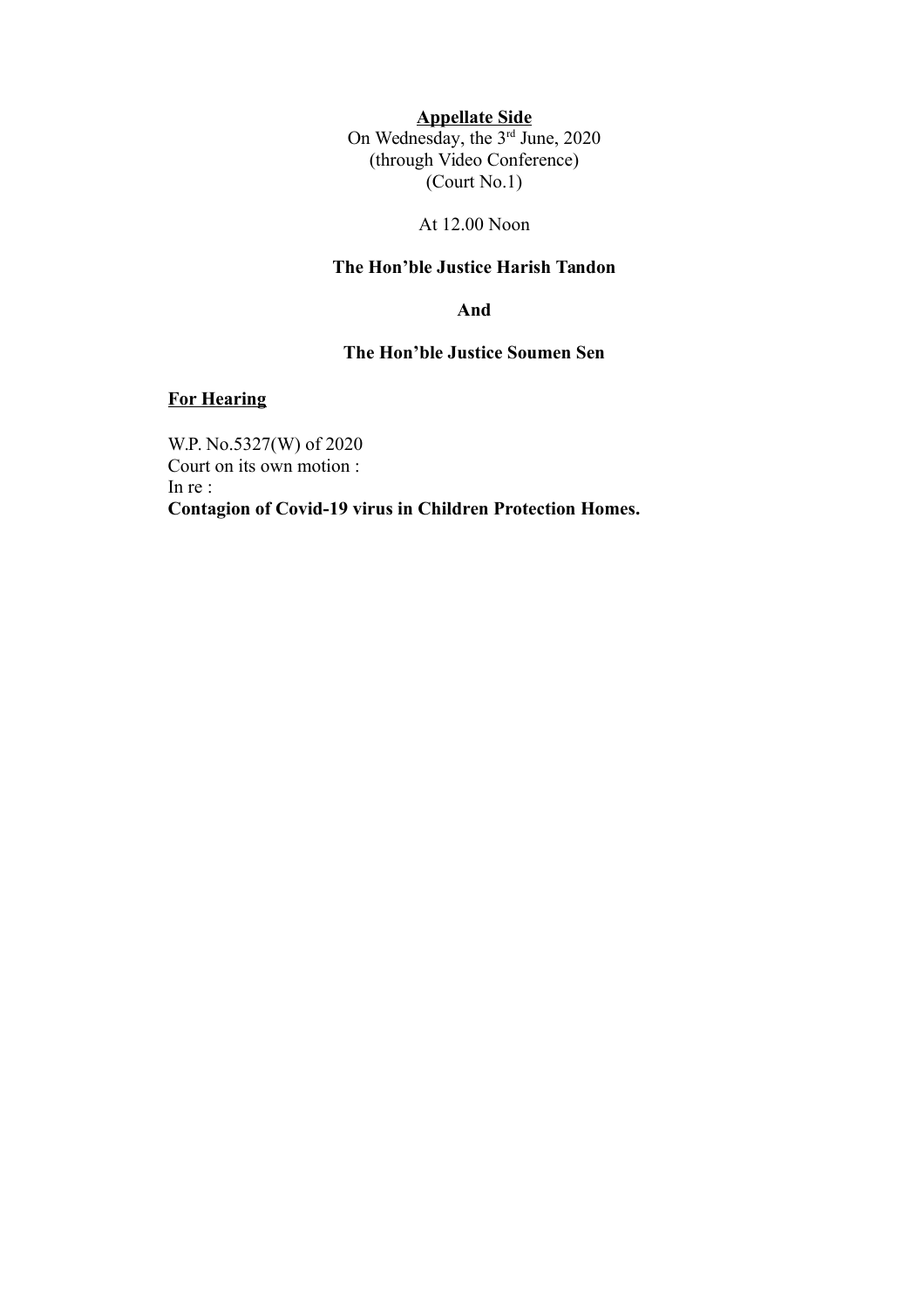**Appellate Side** On Wednesday, the 3rd June, 2020 (through Video Conference)  $\left($ Court No.2)

### At 11.00 A.M.

### **The Hon'ble Justice Harish Tandon**

**And**

# **The Hon'ble Justice Abhijit Gangopadhyay**

#### **For Judgment**

| 1. FMA $631/2019$                | Neshat Ahmed Siddiqui Vs                                  | Md Aquib Badr |
|----------------------------------|-----------------------------------------------------------|---------------|
| CAN 8941/2018                    | M. L. Jubilee Institution (Hs) Rep. by Scry. & Ors        |               |
| 2. SAT 243/2019<br>CAN 7408/2019 | Zubaida Begum @ Zubeda Khatun & Ors Vs<br>Anwar Ali & Anr | Imdadul Haque |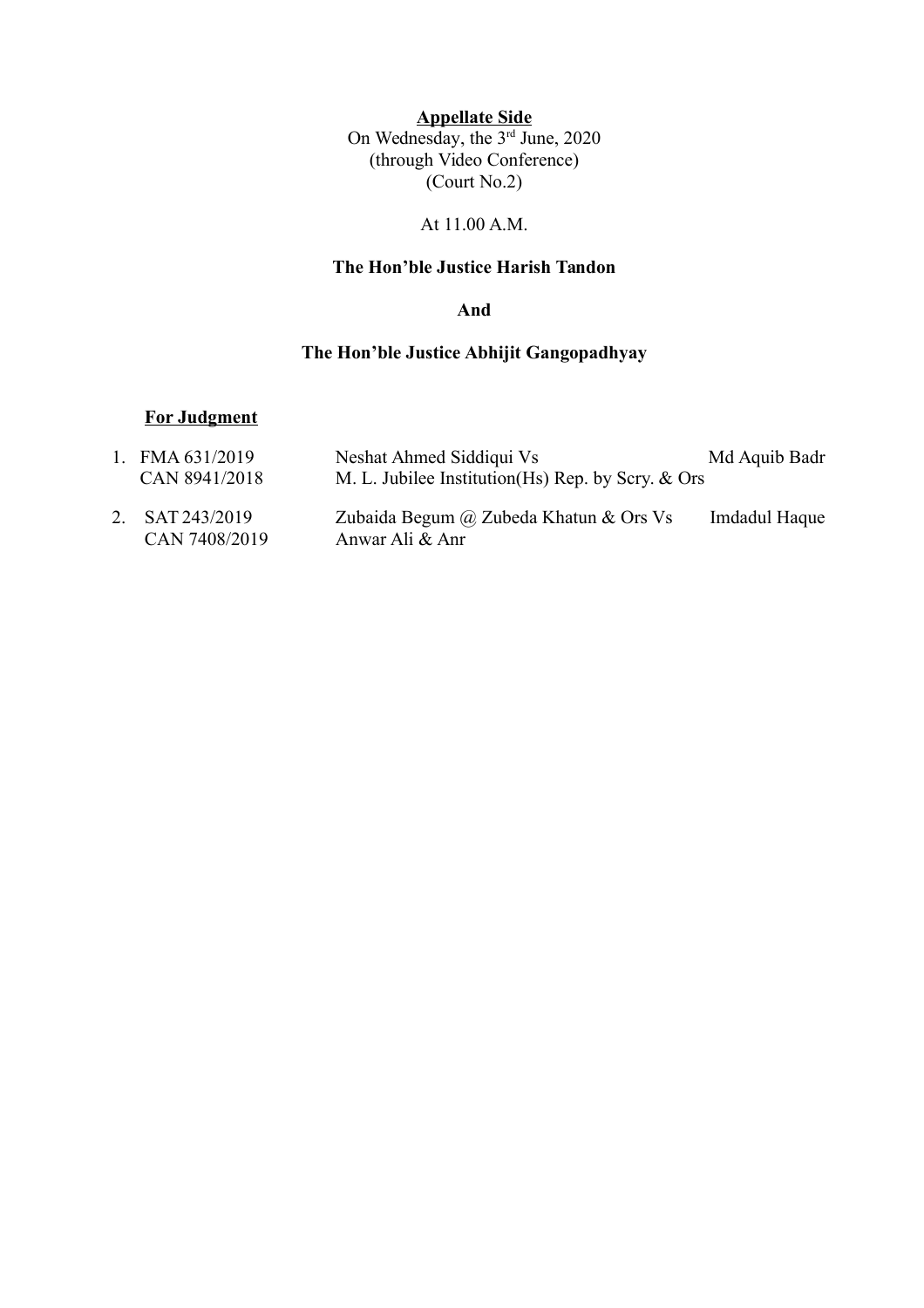**Appellate Side** On Wednesday, the 3rd June, 2020 (through Video Conference)  $\left($ Court No.3)

### At 11.00 A.M.

# **The Hon'ble Justice Soumen Sen**

**And**

# **The Hon'ble Justice Saugata Bhattacharyya**

## **For Judgment**

| 1 | FA 126/2019<br>And<br>FA 127/2019 | Satyanarayan More & Anr. Vs<br>Milagrina Rose Correia @ Millie Correia | Anurag Bagaria   |
|---|-----------------------------------|------------------------------------------------------------------------|------------------|
|   | <b>For Hearing</b>                |                                                                        |                  |
|   | 2. Mat 1221/2019                  | The State Of West Bengal & Ors Vs<br>Anirban Ghosh & Ors               | Kakali Samajpaty |
|   | With                              |                                                                        |                  |
|   | Mat 1367/2019                     | State Of W.B. & Ors. Vs<br>Barun Kumar Ghosh & Ors                     |                  |